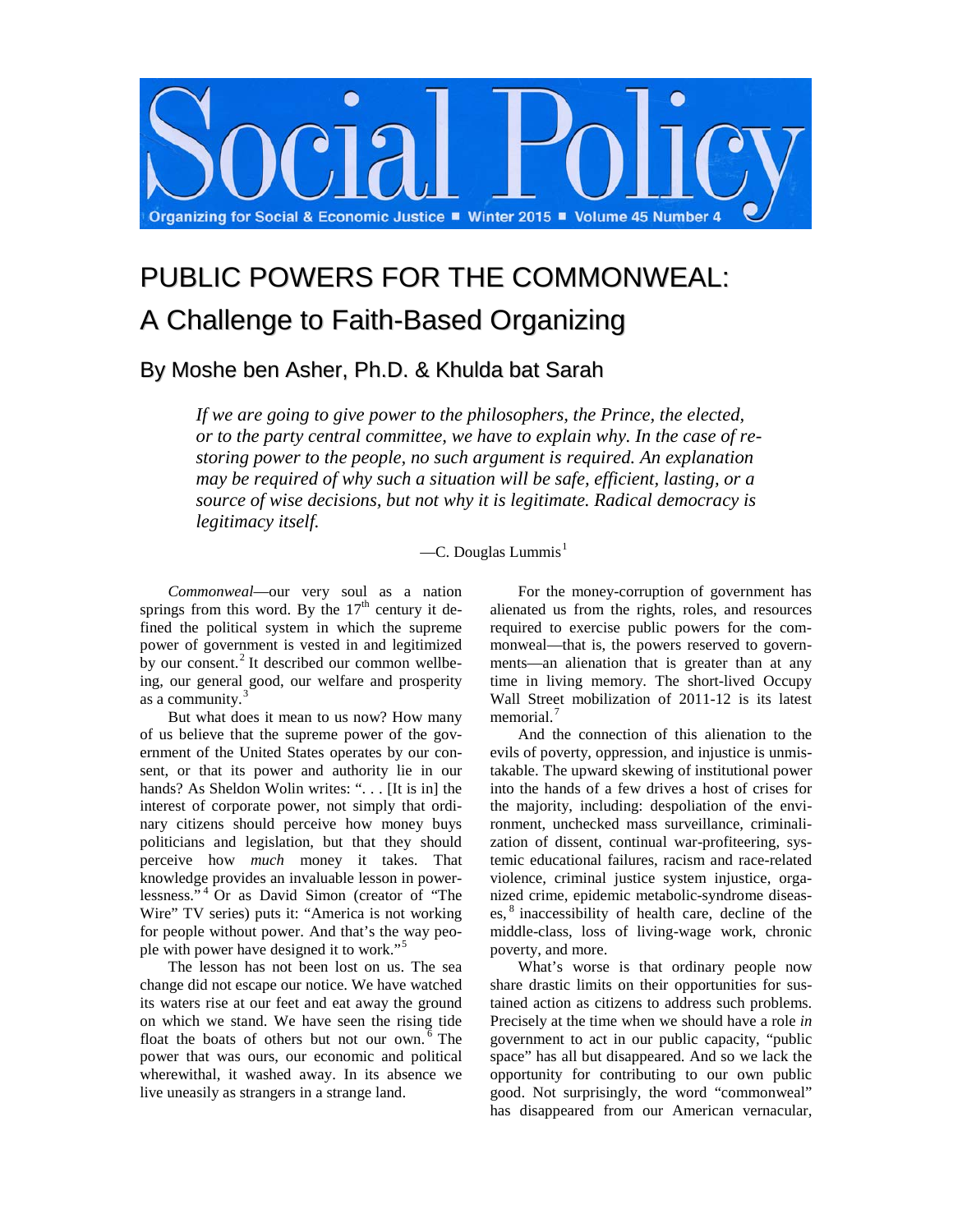and with it the shared vision for our happiness, health, and safety. The soul of America is sick.

What's to be done? Historically, it has been the forces of grassroots organizing that have responded to this kind of loss. But they, unfortunately, have been responding only to the *effects* of the inequality of power. They have not dealt directly with the *structure* of that inequality, with the fact that it is institutional in nature. *They have not brought about a vesting of directly democratic, countervailing institutional power in the citizenry at large*.

#### *Why institutional power?*

If we want to transform the country's structural inequality of power at its root, then we will need to recognize and act on four inviolable principles of successful social movements: Build or rely on existing community. Build organization. Build mobilization. And build (or rebuild) institutions. Unfortunately and tellingly, that last and pivotal principle has fallen through the cracks of grassroots organizing's strategic vision.

Moreover, we will need to distinguish between (1) building power—that is, organizing and mobilizing people in sufficient numbers to mount campaigns that leverage targets on issues (which is what grassroots organizing does); and (2) contending for state power—that is, using the power built through organization and mobilization to acquire control of those powers reserved to governments, which include the powers to legislate, to tax, to spend public monies, to police, to take by eminent domain, and to market tax-free bonds. These latter are the powers exercised by the people "in power."

This is an idea that leaps beyond organizations that win concessions; it envisions vitalizing and shaping historic movement, institutionalizing the full citizenry as permanent partner in the country's political-economic decision-making.

This is an idea that offers hope for balancing the current inequality of power.

But if that's the case, why haven't we availed ourselves of these powers? Perhaps we tell ourselves that they are not accessible to us, or conversely, that we are not entitled to them. As historian Lawrence Goodwyn (d. 2013) pointed out several decades ago, based on his classic study of Populism, even reformers accept the idea that their reforms will not significantly transform the structure of power-inequality. $9$  Or perhaps we are ignorant of the need for, and the method of, institutionalizing direct citizen action.

More likely, we ignore the potential of public powers because they are maligned, a consequence of their being disconnected from their justification of serving the commonweal. They have been commandeered by the members of a privileged class, those whom Samuel Adams described in his

own time as ". . . raising themselves on the ruin of this Country."[10](#page-10-0) Surely none of us doubt the capacity of that class or of powerful corporations to corrupt national, state, and big-city governments. According to Thomas Picketty's *Capital in the Twenty-First Century* (2013), this is what happens historically in capitalist systems—they trend toward inequality.<sup>[11](#page-10-1)</sup>

Sheldon Wolin, too, offers a penetrating conceptualization of partisan-dominated representative government in the service of major corporations and the wealthiest individuals. He describes the emergence of corporate totalitarianism from a seemingly strong democracy, a scenario in which democracy is completely "managed," without appearing to be suppressed. In depicting what he calls "inverted totalitarianism," he notes, that " . . . [it] succeeds by encouraging political disengagement rather than mass mobilization, that [it] relies more on 'private' media to disseminate propaganda reinforcing the official version of events."<sup>1</sup>

All-encompassing repossession of public powers by the mass-citizenry is the antidote to this disengagement, and it is the sine qua non of our progressive future.  $\frac{13}{10}$  $\frac{13}{10}$  $\frac{13}{10}$  In our estimation, no other approach has the potential for building countervailing institutional power to disempower corrupt partisan forces and promote the commonweal.

But perhaps the most convincing evidence of the need to possess public powers is to be found in the failure of grassroots organizing itself to consolidate the power gained in thousands of successful campaigns over a half-century. The model of community organizing that has been in vogue for several decades requires in effect that we rebuild community and organization and mobilizationcapacity over and over again. It requires what we call "slash and burn." In order to keep expanding the total number of member units in an organizing project, and because projects rarely have sufficient funding to continuously staff campaigns and actions for all of their individual units, they must necessarily "slash" staff support to some units. Without staff support, those individual units "burn out," requiring repeated redevelopment.

Moreover, in the absence of institutional power, grassroots organizing has not been able to reliably raise the income needed for "builds" (such as membership recruitment, leadership development, formal training, program evaluation, etc.) to support the campaigns and actions that produce the "wins." It has failed to continuously expand the funding platform.

As others have noted,  $14$  dependence on foundation grants and government contracts, given the funders' preoccupation with "wins," leaves grassroots organizing projects financially hamstrung. And even if internal fundraising can partially compensate for that handicap, such efforts constitute a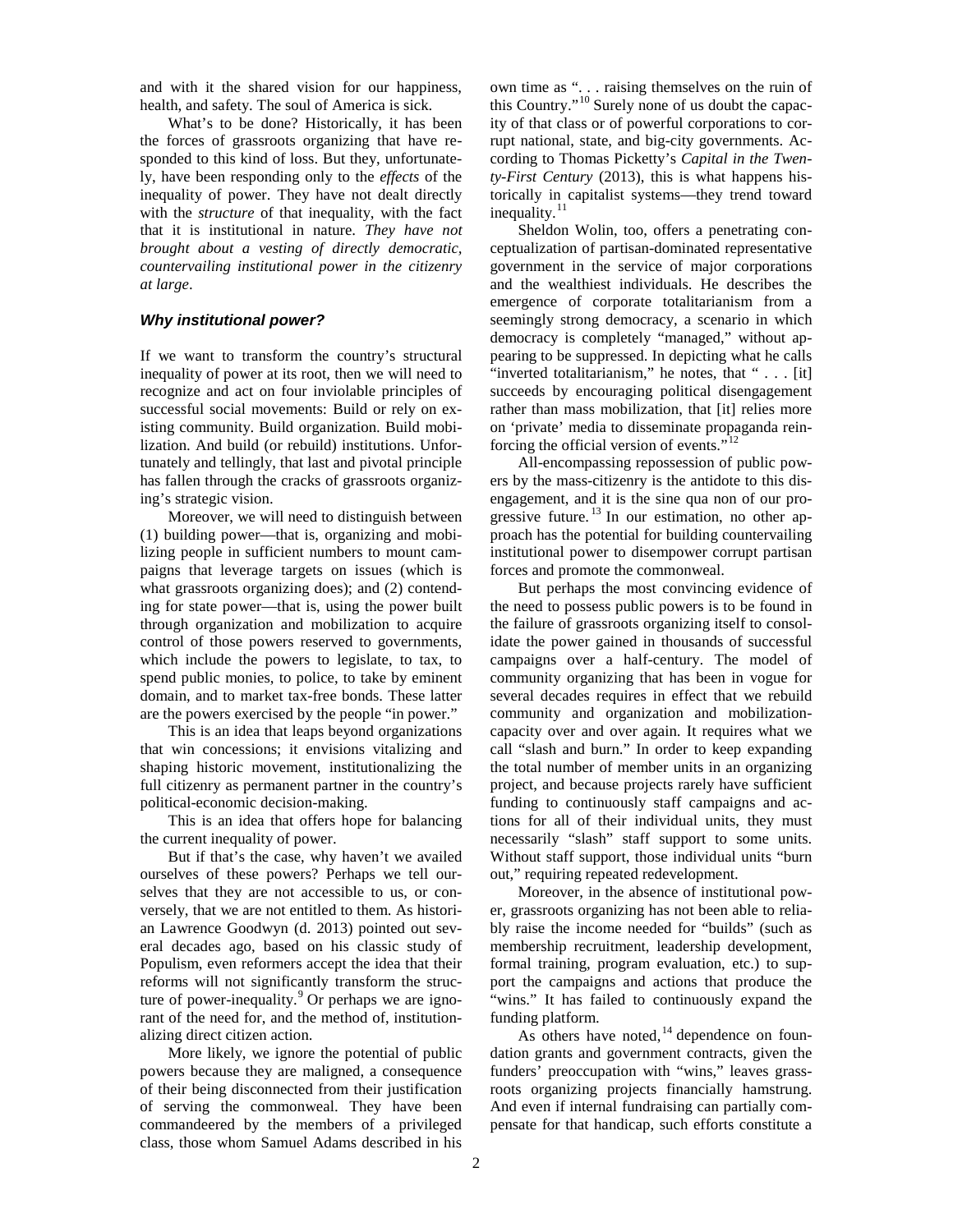continuing drain on the time, energy, and morale of organizers and leaders.

Further and disturbingly, Interfaith Funders (IF), a funding clearinghouse for religious and secular foundations that have supported faith-based community organizing, ceased most of its operations on September 1, 2014. The explanation given by the IF Board Chair was that, "In the past year, some IF member foundations have changed their funding priorities and ceased funding organizing as a social change strategy."<sup>[15](#page-11-0)</sup>

Unfortunately, they're not the only ones to do so. Increasingly "vitriolic" attacks from far-right groups within the Catholic Church on the activities of the Catholic Campaign for Human Development (CCHD)—"without any question for the last forty years the single largest funder of basic, hard scrabble community organizing"  $\frac{16}{16}$  $\frac{16}{16}$  $\frac{16}{16}$  is resulting in the loss of funding for broad-based coalitions. "In 2012-13 alone, five affiliates of the Gamaliel Foundation—one of the nation's largest networks of faith-based community organizers—lost CCHD funds."[17](#page-11-2) These attacks by far-right groups are also ". . . creating a culture of fear and making it increasingly difficult for community organizers and community groups to be part of broad-based coalitions that augment their power."[18](#page-11-3) Catholic leaders are said to be appraising social justice coalitions and partnerships with "increasing suspicion."

We also note that the Great Recession of 2008 has had substantial effects on foundations and their social justice grantees, including those doing community organizing. As the report on *Sustaining Organizing* notes, "Organizations are doing a lot more work with a lot less—less money, less training, less infrastructure and less staffing. We hope that the findings in the report stimulate conversations on how to create a more sustainable infrastructure for organizing groups—both in terms of short term recovery and long term sustainability."<sup>[19](#page-11-4)</sup> While the economic recovery has been slow but nonetheless continuing, much less certain is whether those foundations making social justice grants will return to their pre-recession levels of commitment to community organizing.

This may be further compounded in the long run, at least for faith-based organizing, by the decades-long outmigration from affiliation with religious organizations and institutions, as confirmed by the 2008 *Religious Landscape Survey* of the Pew Forum on Religion and Public Life. Moreover, a new Pew survey of more than 35,000 Americans reports that ". . . the percentage of adults (ages 18 and older) who describe themselves as Christians has dropped by nearly eight percentage points in just seven years, from 78.4% . . . in 2007 to 70.6% in 2014. Over the same period, the percentage of Americans who are religiously unaffiliated describing themselves as atheist, agnostic or 'nothing in particular'—has jumped more than six

points, from 16.1% to 22.8%." This outmigration points to an incremental weakening of religious legitimization, membership recruitment opportunities, and fundraising for faith-based organizing in the U.S. $^{20}$  $^{20}$  $^{20}$ 

There may be some optimism regarding fundraising for community organizing based on the successful grassroots canvassing reported by The Center for Popular Democracy (CPD). [21](#page-11-6) The Report recognizes that foundation funding for grassroots organizing "ebbs and flows," and that "Building a diverse funding base with revenue-generating canvass operations and small-donor programs can enable base-building organizations to scale up their work and enjoy a higher degree of institutional stability and independence." The CPD report presents numerous "best practices," virtually all of which are based on canvassing experience and bound to be useful. While we agree with the nearand medium-term promise of grassroots canvassing for issue-driven community organizing, we have questions and doubts about the long-term prospects, which are not addressed by the CPD re-port.<sup>[22](#page-11-7)</sup> Our perspective is based on Moshe's extensive experience with grassroots canvassing—as canvasser, canvass-organizer, organizer of a successful canvass, recruiter and trainer of a few hundred canvassers, and author of a published how-to paper on canvassing. $^{23}$  $^{23}$  $^{23}$  On balance, we are not sanguine about the long-term potential of grassroots canvassing to build and sustain a national movement that successfully remedies the country's institutionalized inequality of power.

All of the foregoing make it extremely difficult to scale up organizing significantly beyond current levels, and ultimately limits the ability to deal effectively with the structure of powerinequality.

By contrast, institutionalizing *public powers* in the hands of the citizenry can institutionalize the resources needed for citizen action. By employing the public powers of taxing, eminent domain, taxfree-bond-marketing, etc., we can limit the operational costs of acquiring those resources. That same citizenry may then appropriate them as required to act for the commonweal.

Lastly and most importantly, despite its innumerable successes, grassroots organizing has had little or no effect on the nation's structure of power-inequality, exercised through myriad policies, laws, and "deep state"<sup>[24](#page-11-9)</sup> machinations. After a halfcentury of inspired and inspiring grassroots community, congregational, and labor organizing, power and influence are more oligarchically con-centrated than at any time since the 1920s.<sup>[25](#page-11-10)</sup>

Without permanent institutional powers, we believe grassroots citizen action is destined to remain below the national political radar, not unified despite its expanding statewide and national initiatives, [26](#page-11-11) and with little or no substantive effect on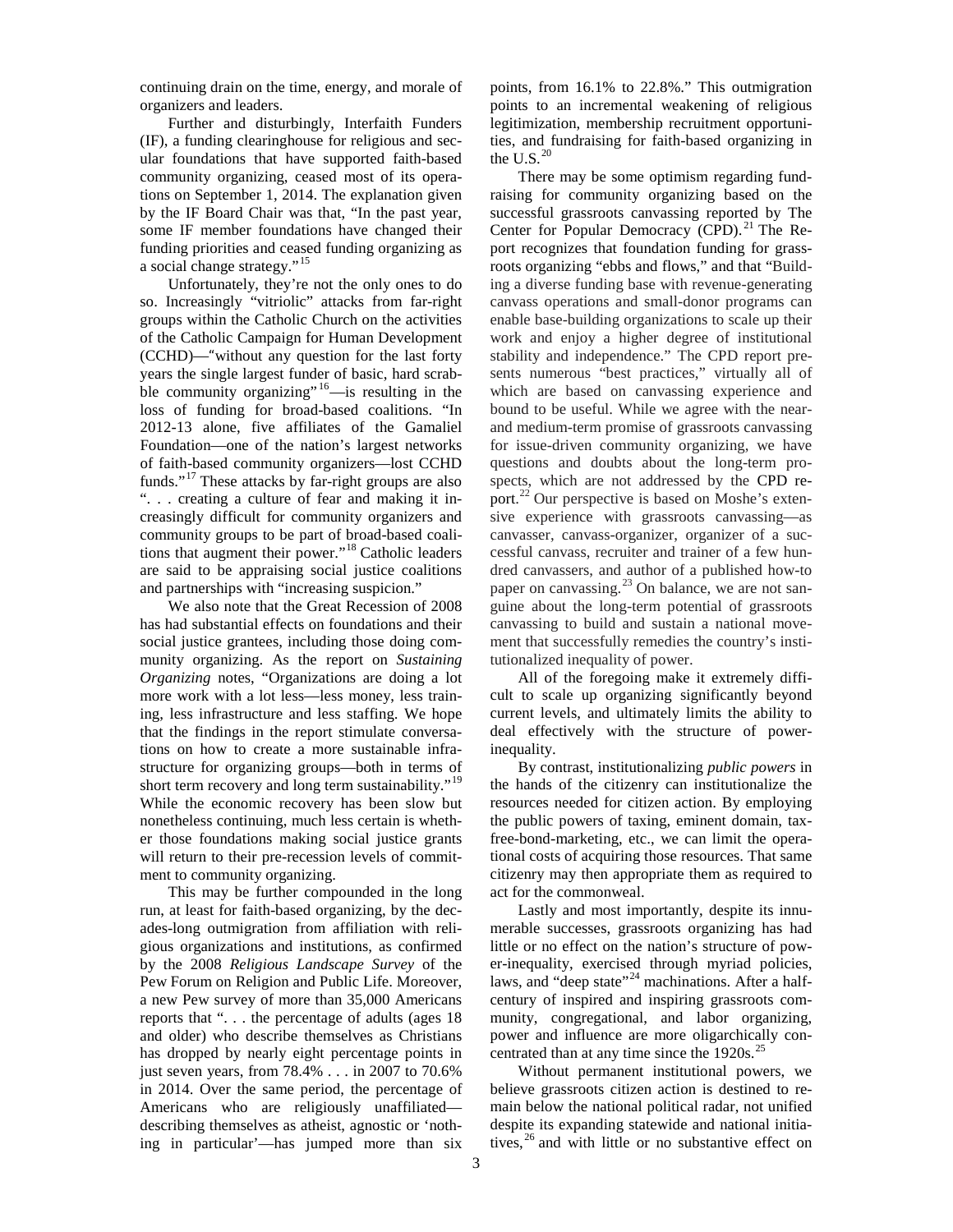the inequality of power. Under the present circumstances, without the capacity to raise sufficient funds to sustain decades-long mass citizen action, prospects are dim for a progressive national movement to transform institutionalized powerinequality.

And indeed, Martin Gilens and Benjamin I. Page have concluded as much in their recent peerreviewed research: ". . . economic elites and organized groups representing business interests have substantial independent impacts on U.S. government policy, while mass-based interest groups and average citizens have little or no independent influ-ence."<sup>[27](#page-11-12)</sup>

How can we remedy this structural inequality of power, which if not successfully challenged will only grow in scale and effect? Where and when and how does such a grandiose ambition begin to be realized?

#### *Is there a model for institutionalized grassroots empowerment?*

Clearly, given the resources at our disposal today, we should not begin with a strategy that focuses on national or state governments. We should instead focus our efforts on government in the metropolitan areas where the majority of Americans live and work, and where there is nearly total alienation of the middle- and low-income citizenry from the exercise of public powers. The boundaries and scale of metropolitan governments also make them approachable by an organized citizenry wielding nonpartisan populist power, and their structure can be repossessed and redirected to serve the commonweal.

Fortunately, the United States has a welltested, directly democratic political institution, a highly serviceable model to create a lower tier of urban social infrastructure, which can be adapted to meet contemporary needs. The model for this bottom-up institutionalized empowering of urban populations is the open, directly democratic New England town. $^{28}$  $^{28}$  $^{28}$ 

A little history of Massachusetts will help us understand its potential, beginning with the puritans settling in the Bay State in the late 1620s under a royal charter given to the Massachusetts Bay Company. The charter, although a commercial document, created civil government by a quarterly General Court comprised of the governor, magistrates, and all freemen (that is, company stockholders). The Plymouth and Massachusetts Bay colonies were combined in 1633. The following year the towns informally appointed deputies to attend the Court. They removed the governor, replaced him with one of their own choice, and approved legislation naming themselves and their successors as the official town representatives to the Court,

with all legislative powers—and that was just the beginning.

In our own era, nearly four centuries later, "open" town meetings in New England are still popular assemblies, with membership extended to every adult citizen, entitling each to act politically in the government—directly and in-person. Typically, each town elects an odd number of "selectmen" (which includes women), usually three or five, but sometimes as many as nine or 11. The officeholders call annual and special meetings, enact laws, and generally supervise a broad range of town activities. Their powers also extend to appointment of other town officials. *However, while the selectmen may plan roads and other public works and the tax assessments to pay for them, these plans and assessments do not have the force of law until the citizens "signify their satisfaction" in an open town meeting*. In many respects, the viability of open New England town government is due to the excellence of this selectmen system. While selectmen function as an executive management committee, the legislative power remains in the assembly itself. There is virtually no evidence in the records of any serious encroachment by selectmen on the prerogatives of the town meeting.

Thomas Jefferson was one of the great admirers of town-meeting direct democracy, which he regarded as the foundation of the nation. His definition of a republic was a government controlled by the grassroots citizenry—"acting directly and personally"—according to rules established by the majority. Governments, then, are more or less republican in proportion to direct citizen action in the exercise of public power, and the purest form of republic for Jefferson was reflected in the open New England towns. The linchpin of Jefferson's visionary strategy for a republic was his proposal to subdivide the counties into small, independent governments resembling New England towns. He envisioned town-like "little republics," direct democracies that would afford opportunities for every citizen to act *in* the government (rather than acting *on* the government—that is, exerting influence from the outside).

Jefferson also anticipated that directly democratic government would enhance public administration by drawing large numbers of citizens into the management of public affairs. In a letter to Governor John Tyler, and as if anticipating the need for two-tier urban government at the metropolitan and neighborhood levels, Jefferson mentions the subdivision of the counties and general education as "two great measures . . . without which no republic can maintain itself in strength." Six years later he declared, "the article nearest my heart is the subdivision of the counties.  $\ldots$ <sup>[29](#page-11-3)</sup>

It was Jefferson's belief that the "regularly organized power" of town-meeting governments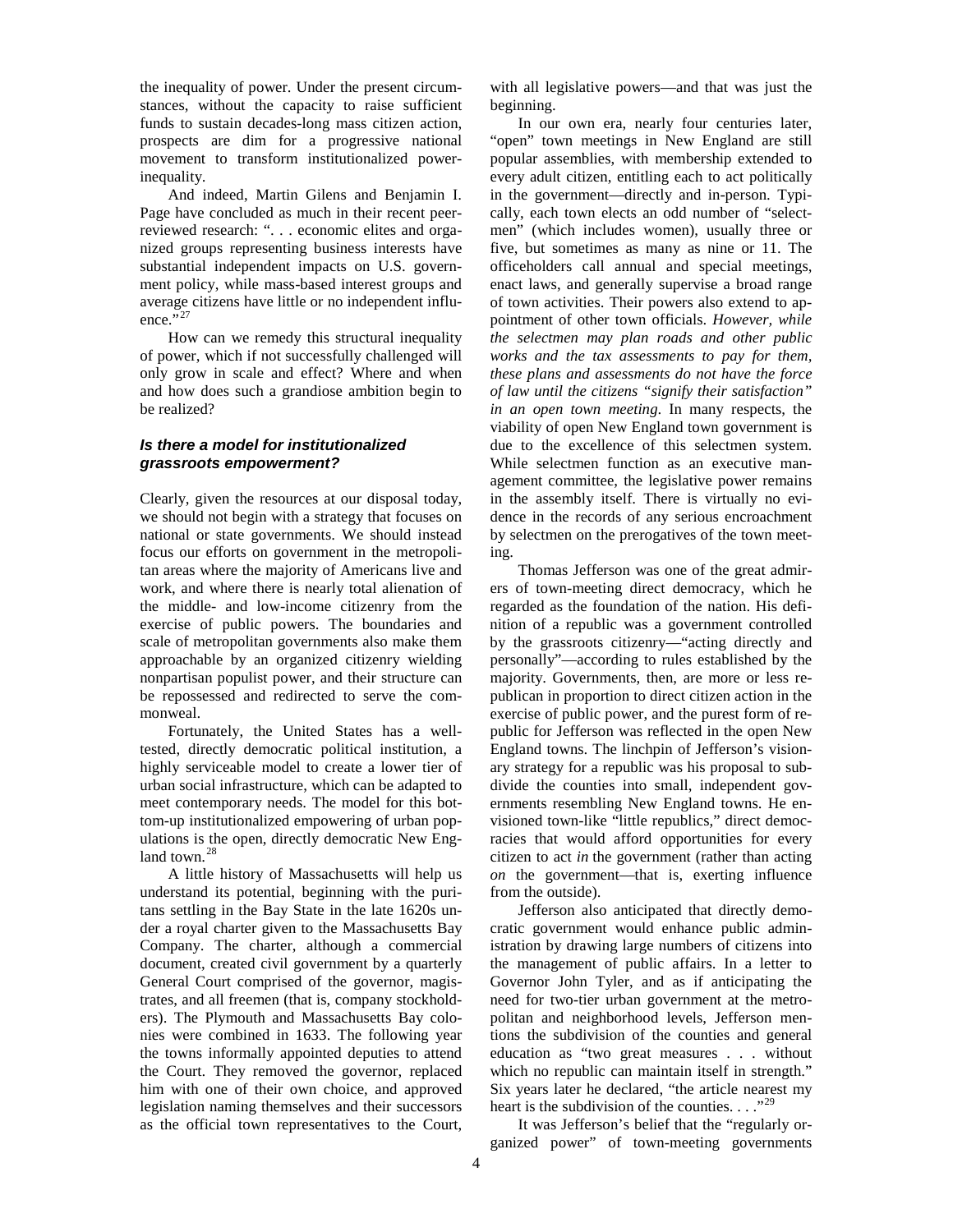would prevent insurrections by giving the citizenry a practical means "to crush, regularly and peaceably, the usurpations of their unfaithful agents [at higher levels of government]." Hannah Arendt<sup>3</sup> elaborates:

The Bill of Rights in the American Constitution forms the last, and the most exhaustive, legal bulwark for the private realm against public power, and Jefferson's preoccupation with the dangers of public power and this remedy against them is sufficiently well known. However, under conditions, not of prosperity as such, but of rapid and constant economic growth, that is, of a constantly increasing expansion of the private realm—and these were of course the conditions of the modern age—the dangers of corruption and perversion were much more likely to arise from private interests than from public power. And it speaks for the high calibre of Jefferson's statesmanship that he was able to perceive this danger despite his preoccupation with the older and betterknown threats of corruption in bodies politic. $31$ 

But, as Arendt illuminates, partisan party interests kept directly democratic town government from its rightful place in the Constitution.<sup>[32](#page-11-16)</sup> Jefferson's vision ultimately remained unrealized. By the mid-nineteenth century, urbanized government burgeoning in scale, under the influence of political machines, and lacking a viable two-tier conception—had no use for direct democracy.

#### *How does direct democracy work in practice?*

Ralph Waldo Emerson, in 1835, summarized many of the qualities of open town government. Reviewing Concord's town-meeting history, Emerson acknowledged that he was unable to discover any absurd laws, offensive legislators, witch-hunts, abuse of religious minorities, or bizarre crimes committed under open town authority. He also noted that frugality had not stopped the town meeting from voting to appropriate resources for education and the poor. Lastly, he described the political paradox, for the citizenry, of direct self-government:

In every winding road, in every stone fence, in the smokes of the poorhouse chimney, in the clock on the church, they read their own power, and consider the wisdom and error of their judgments.<sup>[33](#page-11-8)</sup>

Revealing a similar sentiment, Henry David Thoreau, in 1854, spoke publicly of his high regard for the open town meetings that allowed every member of a community, high or low, to have a hand in the management of the government:

When, in some obscure country town, the farmers come together to a special town meeting, to express their opinion on some subject which is vexing the land, that, I think, is the true Congress, and the most respectable one that is ever assembled in the United States.<sup>[34](#page-11-9)</sup>

It is reasonable to hypothesize, then, that the legendary contentment of New Englanders with the political and fiscal integrity of their towns derives from their own direct control. They have not been victimized by misallocation of resources to special interests. Town-meeting government places the privilege of making public policy, appropriations, and structural alterations in the government itself under direct citizen control. Directly democratic towns provide an effective means for citizens to shape their own laws and policies, and to articulate their demands for collective goods and services.

In that regard, one of the most intriguing aspects of the New England popular assembly is its "feedback mechanism" by which members come to realize that a structural adaptation is necessary to meet changing conditions. That realization occurs because the citizens are both the producers and the consumers of town-government public goods, every citizen having both roles. Thus when the citizens become conscious of the need for a basic change in the structure of their government, they can act to accomplish it. At the same time, government behavior that is unwise, unjust, or otherwise punishing lands on the same citizenry charged with the responsibility of decision-making. All of this has had the effect of directly stimulating the introduction of structural innovations, such as selectmen, town managers, and finance committees. Open town government thus addresses the flaw of political elitism—that is, the practice of deciding for others without having to experience the consequences of those decisions oneself.

The viability of open town government is a continuing demonstration of the capacity for bottom-up-governance of public space by popular assembly, even in the  $21<sup>st</sup>$  century. According to the most recent comprehensive survey, open town government has mostly been preserved in the modern era. [35](#page-11-17) One Maine town among 420 has abandoned the open meeting. The open meeting "remains fundamentally the same" as the assembly of freemen of the 1600s in 84 percent of Massachusetts towns. In New Hampshire, 81 percent of the towns continue the open town meeting. And in Vermont, only the town of Brattleboro has abandoned it. The explanation for this loyalty to open town government is not sentiment or myopia, but a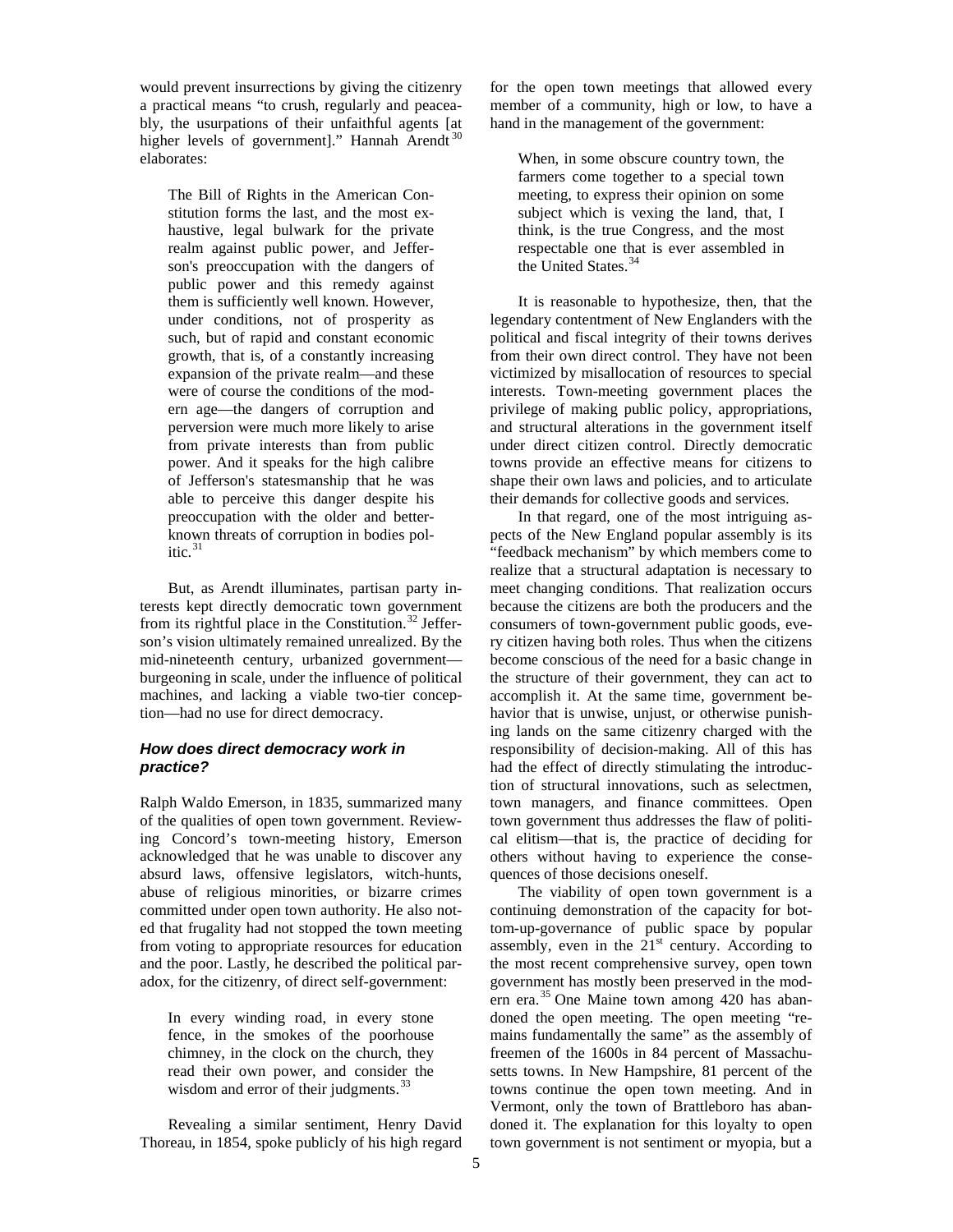conviction of the citizens that they are equally or better equipped than elected representatives to make political decisions. Throughout New England, large percentages of survey respondents rate the quality of town-meeting debate and decisionmaking as excellent or good—which is hardly the contemporary view of *representative* forms of local government.

Open town governments have also received high praise for giving discontented citizens alternatives to deal with higher levels of authority that have become oppressive to their interests. In one instance, more than 20 Vermont town governments on annual meeting day approved similar resolutions to prohibit nuclear power plants and radioac-tive waste within their borders.<sup>[36](#page-11-18)</sup> As of July 2014, in response to a proposed high-pressure pipeline that would convey gas from fracking fields in Pennsylvania to East Coast ports, 20 of the 30 Massachusetts towns in the pipeline's path had adopted resolutions opposing the pipeline.<sup>[37](#page-11-19)</sup> Directly democratic citizen action thus enables us to move beyond what Thomas Jefferson characterized as the endless cycle of "repression, rebellion, and reform."

Adopting the open town-government model would allow us to democratize big-city government, balancing the existing top-down system, by allocating public powers to a lower tier of government that is driven from the bottom up. The wellconsidered model for this purpose is *two-tier metropolitan government*, which divides public powers and functions along metropolitan and neighbor-hood boundaries.<sup>[38](#page-11-20)</sup>

Our conception of the two-tier model envisions a *directly democratic lower tier*. It reflects Tocqueville's perspective:

Face to face democracy was the foundation—not a substitute for—representative institutions, federalism, and national democracy. In direct personal participation, Tocqueville observed, people both learn the skills of citizenship and develop a taste for freedom; thereafter they form an active rather than deferential, apathetic, or privatized constituency for state and national representation, an engaged public for national issues. [39](#page-11-21)

Thus directly democratic government at this lower level is not precluded from having a leveraging effect on the entire metropolitan government, as we have pointed out above. If the foundational neighborhood units acquire public powers, they will have opportunities for joining together to direct and counter even much higher levels of authority, public and private, that act contrary to their interests. Hannah Fenichel Pitkin and Sara Shumer remind us of our forgotten history in this regard:

Democrats need to think hard—both historically and theoretically—about the circumstances and the institutions by which large-scale collective power can be kept responsible to its participatory foundations. In the new American states, for example, after the disruption of British rule, radicals insisted on unicameral legislatures, weak or collective executives, frequent elections, rotation in office to prevent formation of a class of professional politicians. Most important, representatives were elected by participatory town or country meetings, thus by political bodies with an identity and some experience in collective action, rather than by isolated voters. Consequently, dialogue between representatives and their constituencies was frequent and vigorous; representatives were often instructed and sometimes recalled. But there are many possibilities for vital and fruitful interaction between the local and the national community.<sup>[40](#page-11-22)</sup>

#### *Why hasn't grassroots organizing focused on direct democracy?*

Why has the idea of targeting the *structure* of power-inequality (and permanently transforming it) been anathema to the organizers and leaders of grassroots reform movements over the last 50 years? There are several plausible explanations.

Changing the power structure of the nation is not in the legacy of Saul Alinsky, which has been inherited by almost all American organizers and organizing initiatives. Despite his radicalism, Alinsky was a devoted "religious" regarding institutionalized power. He wanted to refine and perfect its outcomes, not to fundamentally alter the structure.

European organizers and grassroots leaders have a different, revolutionary inheritance, so changing the structure of the state is not a foreign idea to them—which is ironic, since their roots are in monarchy, while ours are in revolution. The irony is compounded when we realize that it is the *structure* of American government that is the most valued legacy of our founders and their successors, one that affords us the possibility of achieving every other worthwhile objective. How is it that we who esteem so highly the constitutional framework—the federal system of local, state, and national governments; the tripartite division of powers among the legislative, executive, and judicial branches; the direct election of representatives; and the independence of the judiciary—give so little consideration to the importance of structure for the democratization of metropolitan government?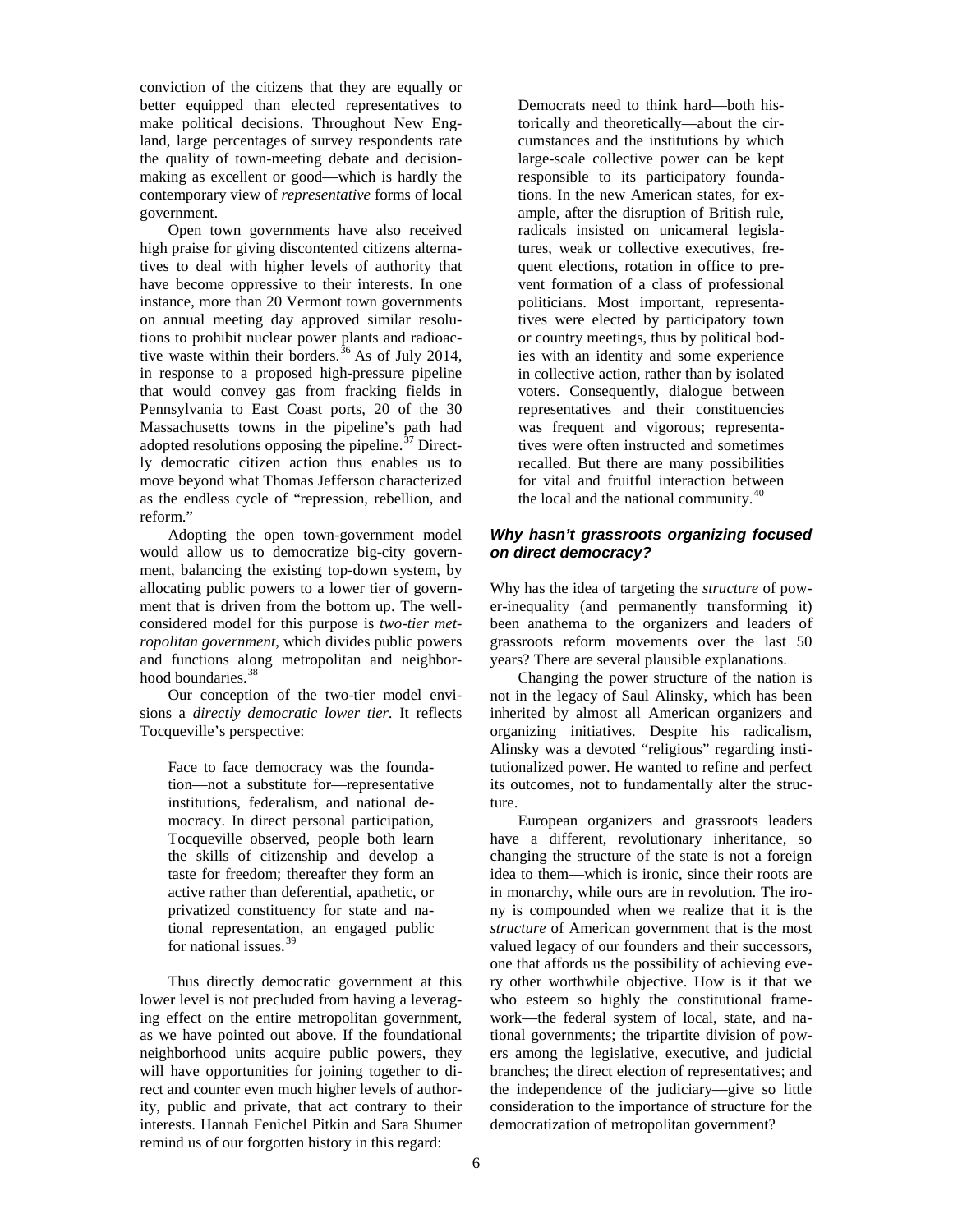Disinterest in challenging the power structure may also reflect our cultural certainty that our form of government represents something on the order of Divine Providence, an unstoppable historical force. This naturally disinclines many of us from concentrated thinking or action to bring about fundamental changes in the structure. We may have internalized belief in the inevitability of "progress"—we remain committed to improving laws, policies, practices, and officialdom—but we nonetheless also believe that transforming the power structure is unnecessary and, at any rate, unachievable.

#### *Who can lead?*

A national movement to reclaim the public powers for the commonweal will eventually require the active political participation of millions of citizens in hundreds of diverse urban communities. But which organizations will take the first steps in such an historic initiative? Which can act as the vanguard to organize and mobilize such a movement?

One way to approach this question is to set out the qualifications for the organizations most likely to launch and lead such a movement successfully. Consider the following criteria:

• Which organizations are well established in long-lived communities of shared values and interests in virtually every major metropolitan area of the country?

• Which organizations have the capacity to promote a compelling moral vision?

Which organizations have included diverse populations in their membership, leadership, and professional staff?

• Which organizations have developed a knowledge base and practical skills with which to mentor grassroots leaders?

• Which organizations have a history of recruiting and training leaders and members?

Which organizations have a history of commitment to nonpartisan political action?

• Which organizations have demonstrated a capacity to mobilize thousands of citizens in disciplined actions to negotiate with decision-makers?

• Which organizations possess decades-long experience of successful multi-issue campaigns aimed to serve the commonweal?

• Which organizations can educate the public to understand and support the movement?

The faith-based organizing projects, founded and supported by the major U.S. training centers dedicated to progressive grassroots organizing such as the Industrial Areas Foundation, PICO National Network, Gamaliel Foundation, and Direct Action Research and Training Center—satisfy all of these criteria. Their Alinsky inheritance (at least in regard to power-building campaigns and actions), their extensive experience, and their faithbased character establish their credentials for the vanguard-organizing role.

This last qualification is of no small significance. Successful social movements have a story that communicates their moral vision and gives hope for the future. If grassroots organizing is to concentrate sufficient power to transform the structure of power-inequality, it must be unified in a common visionary strategy. It must develop and widely promote a moral vision $4$ <sup>1</sup> of the commonweal we want for our children and grandchildren.

And for many of us, that moral vision is religiously derived. We agree with Marshall Ganz: It's essential to recognize the importance of spirituality, faith, and religion in the lives of the people as the foundation and sustenance of their political understandings and commitments.<sup>[42](#page-11-24)</sup>

We are thus encouraged by the decades-long role of faith-based organizing in building America's contemporary pluralistic civic religion. This civic religious life reflects the unique culture of American spirituality and the widespread longing to remake the day-to-day world in the nearly universal image of God's love, as revealed in our commitments to each other for righteousness, truth, and justice, freedom, peace, and kindness.

#### *Who will lead?*

We know, however, that changing the form of metropolitan government—introducing a directly democratic lower tier—by campaigning for ballot initiatives or state legislation is not in the strategic visions or organizing repertoires of the faith-based federations. We have worked in that world, and we can easily imagine their organizers, project directors, and training-center staff responding: "We don't do that."

We also know that the vanguard of a movement to achieve public powers for the commonweal must energize and ally itself with a wide range of organizations—Internet-based, turf-based, and identity-based—which faith-based organizing has only begun to do. $43$ 

Yet change may be in the wind. According to two major surveys, [44](#page-11-26) some of the ranks of faithbased organizing recognize the need for a more compelling strategic vision, presumably one not constrained by current methodological considerations. Some recognize the need for more innovative fundraising methods that will take them beyond their current resource plateau. And some are aware that their models, methodologies, and strategies have virtually no effect on the country's structure of power-inequality.

Will the faith-based organizations be in the forefront of a movement to reclaim the public powers for the commonweal? The challenges they face may bring them to increasing recognition of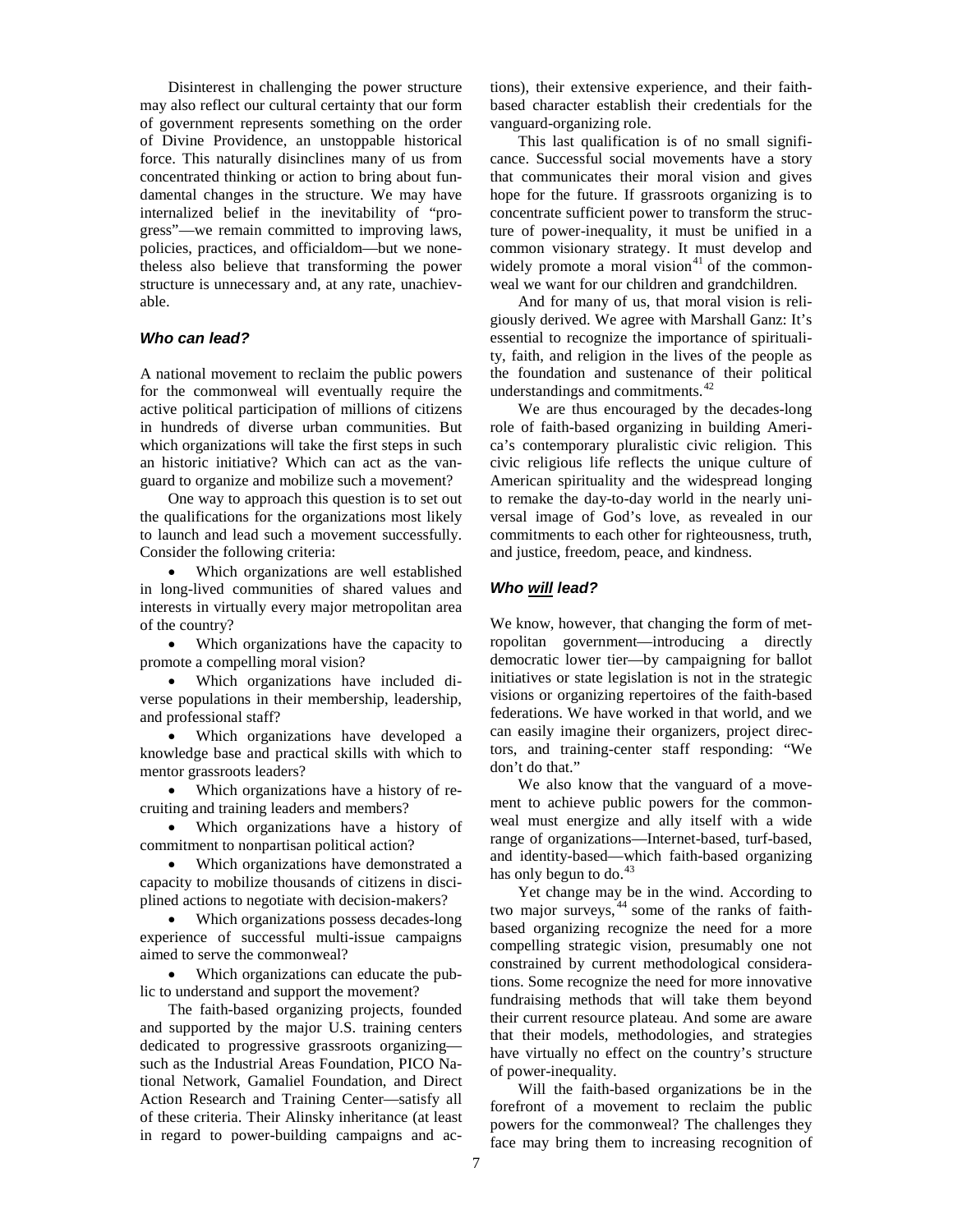the need for institutionalized empowerment of the citizenry. If not, then our era of grassroots organizing may be unable to bring about social development on a scale comparable to that achieved by the American independence, labor, or civil rights movements. We're hopeful that consciousness of their particular strengths as grassroots, progressive, faith-based organizations may positively influence their thinking and actions in this direction.

But our hope is guarded because the field has more or less settled on successful organizing methods and models that, ironically, limit their vision. Whether faith-based organizing will take up this challenge depends on its recognition that to succeed in the future, we have to try new methods and models. We must integrate what we have learned from the past, but avoid *always* doing what we know how to do. We have to be historians appraising the past, visionaries of the future, and methodinnovators in the present.

#### *One last question* . . .

Is there a faith-based organizing project somewhere in the United States that wants to realize this vision, to transform its metropolitan government, returning the public powers to the people for the sake of the commonweal?

*Trust the people—the wise and the ignorant, the good and the bad—with the gravest of questions, and in the end you educate the race. At the same time you secure, not perfect institutions, not necessarily good ones, but the best possible while human nature is the basis and the only material to build with.*

 $-$ Wendell Phillips<sup>[45](#page-11-27)</sup>

*Moshe ben Asher and Khulda bat Sarah are the founders and Co-Directors of Gather the People (www.gatherthepeople.org), which provides resources for congregational and community organizing and development. Moshe has organized for ACORN, Citizens Action League of California, and one of the PICO projects (OCCCO); he was Assistant Director for Organize Training Center; and he teaches sociology and social work at California State University, Northridge. Khulda has organized for the North County Community Project and the Marin Congregational Organizing Project.*

<sup>5</sup> See Bill Moyers Journal, April 2009 PBS broadcast interview of David Simon (accessed at: http://www.youtube.com/watch?v=qulcqNMHVic).

 $\delta$  In "An Idiots Guide to Inequality," *New York Times (July 23, 2014)*, Nicholas Kristof notes: "*First*, *economic inequality has worsened significantly* in the United States and some other countries. The richest 1 percent in the United States now own more wealth than the bottom 90 percent. Oxfam estimates that the richest 85 people in the world own half of all wealth. The situation might be tolerable if a rising tide were lifting all boats. But it's lifting mostly the yachts. In 2010, 93 percent of the additional income created in America went to the top 1 percent." (Emphasis in original.)

<sup>7</sup> The duration of the Occupy Wall Street (OWS) "movement," regardless of any theoretical speculation, seemed destined to be short: (1) it did not emerge from coherent community of shared values and history of injuries and injustices (beyond a presumed economic-inequality victimization); and (2) it was committed to significant mobilization before developing disciplined organization and seasoned leadership. Nonetheless, given the efforts by local governments coast-to-coast to criminalize and thus halt the mass consciousnessraising effect of the mobilization, which targeted the beneficiaries of economic inequality, the truncated lifespan of OWS may be understood as a memorial to the alienation of the citizenry from the public powers. For a recap of the main OWS developments, see David Walls, *Community Organizing* (Malden, MA: Polity Press, 2015), pp. 138-43. Barney Frank, whose career from 1981 to 2013 as one of the most dependable progressives in Congress, highlights a critical weakness of OWS: "One of the messages I try to get across is to my allies on the left, that we would be better off if they were more disciplined. I wish Occupy

<sup>&</sup>lt;sup>1</sup> See Lummis, *Radical Democracy* (Ithaca, NY: Cornell University Press, 1996), p.28. <sup>2</sup> We note that so-called "popular democracy"—inclusive of women, minorities, and non-landowners was of course not fully achieved in law until the  $20<sup>th</sup>$  century; and at the beginning of the  $21<sup>st</sup>$  century, we are witnessing purposeful partisan efforts to limit the voting franchise of the elderly, minorities, students,

<sup>&</sup>lt;sup>3</sup> From: *The Compact Edition of the Oxford English Dictionary*, Vol. I (Oxford University Press, 1971), p. 696.

<sup>&</sup>lt;sup>4</sup> See Wolin, "Revolutionary Action Today," in (John Rajchman and Cornel West, eds.) *Post-Analytic Philosophy* (New York: Columbia University Press, 1985), p. 252.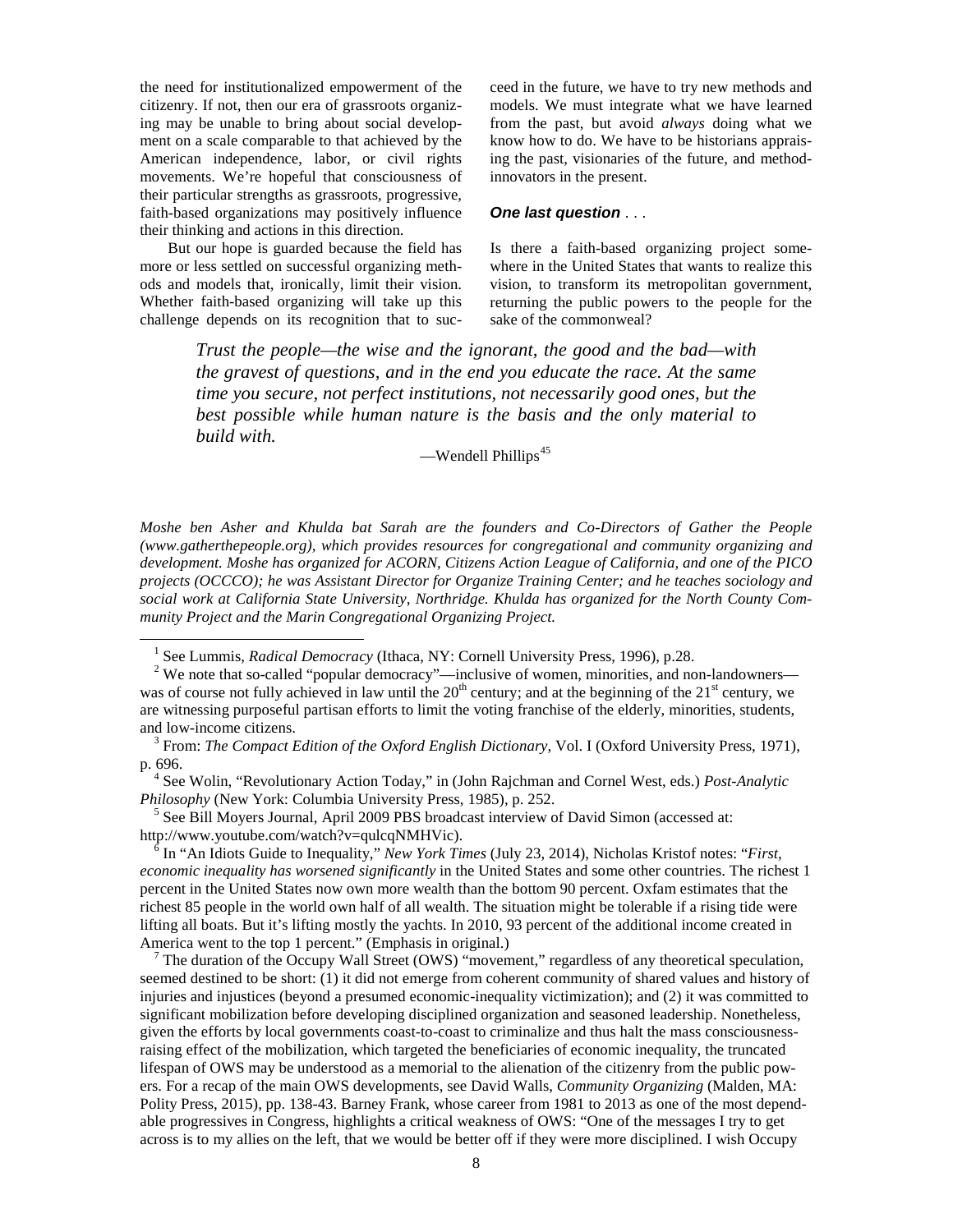acted more like the Tea Party—politically, not substantively, obviously—and I've spent a lot of time arguing with friends on the left that these expressive demonstrations are only rarely the best way to go and that in any case, you need to get involved politically. It's been my frustration that some of the groups I disagree with like the National Rifle Association and the Tea Party do a much better job of mobilizing and influencing the political process than the people I agree with. That was a significant part of what I was trying to get across in the book." See Elias Isquith, "'Republicans are getting worse': Barney Frank unloads on GOP bigotry—and Obama's mistakes," Salon.com (Mar 17, 2015 05:30 AM PDT) (accessed at: http://www.salon.com/2015/03/17/republicans are getting worse barney frank unloads on gop bigotry

\_and\_obamas\_mistakes/). <sup>8</sup> See Robert Lustig, *Fat Chance: Beating the Odds Against Sugar, Processed Food, Obesity, and Disease* (New York: Hudson Street Press, 2012); and "Healthy, Wealthy & Wise," YouTube (accessed at:

https://www.youtube.com/watch?v=P3WkXJokBAU). <sup>9</sup> See *The Populist Moment: A Short History of the Agrarian Revolt in America* (New York: Oxford University Press, 1978), p. xi. In *Democratic Promise, The Populist Moment in America* (New York: Oxford University Press, 1976), Goodwyn writes that after the election of 1896, "The idea that serious structural reform of the democratic process was 'inevitable' no longer seemed persuasive to reasonable reformers. . . . A consensus thus came to be silently ratified: reform politics need not concern itself with structural alteration of the economic customs of the society. . . . The reform tradition of the twentieth century unconsciously defined itself within the framework of inherited power relationships," p. 531.<br><sup>10</sup> From *The Rights of the Colonists: The Report of the Committee of Correspondence to the Boston Town* 

*Meeting, November 20, 1772*, Old South Leaflets no. 173 (Boston: Directors of the Old South Work, 1906), 7:417-428. <sup>11</sup> But as economist Joseph E. Stiglitz has written in "Inequality Is Not Inevitable," *New York Times*

(June 27, 2014), "Widening and deepening inequality is not driven by immutable economic laws, but by laws we have written ourselves." He explains, "The American political system is overrun by money. Economic inequality translates into political inequality, and political inequality yields increasing economic inequality."<br><sup>12</sup> See Wolin, *Democracy Incorporated: Managed Democracy and the Specter of Inverted Totalitarian-*

*ism* (Princeton University Press, 2008), p. 44; and "Inverted Totalitarianism," *The Nation* (May 19, 2003). <sup>13</sup> We have considered this proposition in several publications: "It's the *Public* Powers, Stupid!"

<span id="page-8-0"></span>(http://www.gatherthepeople.org/Downloads/SECESSION.pdf); "Political Liberty and Neighborhood Government" (http://www.gatherthepeople.org/Downloads/NEIGHBORHOOD\_GOVERNMENT.pdf); "Vill Economics" (http://www.gatherthepeople.org/Downloads/VILL\_ECONOMICS.pdf); and "You Too Can

<span id="page-8-1"></span>Organize A Government" (http://www.gatherthepeople.org/Downloads/ORGANIZE\_GOVT.pdf). <sup>14</sup> See Brian Johns and Ellen Ryan, "Leadership Is Not A Deliverable," *Social Policy* (Winter 2013) (accessed at: at http://www.socialpolicy.org/component/content/article/4-latest-issue/637-leadership-

<span id="page-8-3"></span><span id="page-8-2"></span> $15$  See Discussion list for COMM-ORG, [COMM-ORG] Discuss: Interfaith Funders transitions news release, Wed Aug 6 15:56:22 CDT 2014 (accessed at: http://comm-org.wisc.edu/pipermail/colist/2014- August/007032.html).<br><sup>16</sup> See Wade Rathke, "Faith in Public Life Answers the Pope's Call and Defends CCHD," on Wade

<span id="page-8-5"></span><span id="page-8-4"></span>Rathke: Chief Organizer Blog (December 3, 2013) (accessed at: http://chieforganizer.org/2013/12/03/faithin-public-life-answers-the-popes-call-and-defends-cchd/).<br><sup>17</sup> See John Gehring, "'Be Not Afraid?' Guilt by Association, Catholic McCarthyism and Growing

Threats to the U.S. Bishops' Anti-Poverty Mission" (Faith in Public Life: June 2013), p. 2 (accessed at: http://www.faithinpubliclife.org/wp-content/uploads/2013/06/FPL-CCHD-report.pdf). <sup>18</sup> *Ibid.* p. 8.

<sup>19</sup> See "Executive Summary," *Sustaining Organizing, A Survey of Organizations During the Economic Downturn* (DataCenter and the National Organizers Alliance: June 2010), p. 1 (accessed at: http://www.datacenter.org/wp-content/uploads/SOS-report.pdf); and Sara K. Gould, *Diminishing Dollars, The Impact of the 2008 Financial Crisis on the Field of Social Justice Philanthropy* (Foundation Center:

2011) (accessed at: http://foundationcenter.org/gainknowledge/research/pdf/diminishing\_dollars2011.pdf). <sup>20</sup> See "Summary of Key Findings," *U.S. Religious Landscape Survey* (February 2008) (accessed at: http://religions.pewforum.org//reports), which presents the following survey highlights: (1) "The survey finds that the number of people who say they are unaffiliated with any faith today (16.1%) is more than double the number who say they were not affiliated with any particular religion as children. Among Americans 18-29, one-in-four say they are not currently affiliated with any particular religion" (p. 5); (2) "Catholicism [which provides the organizational backbone of faith-based organizing] has experienced the greatest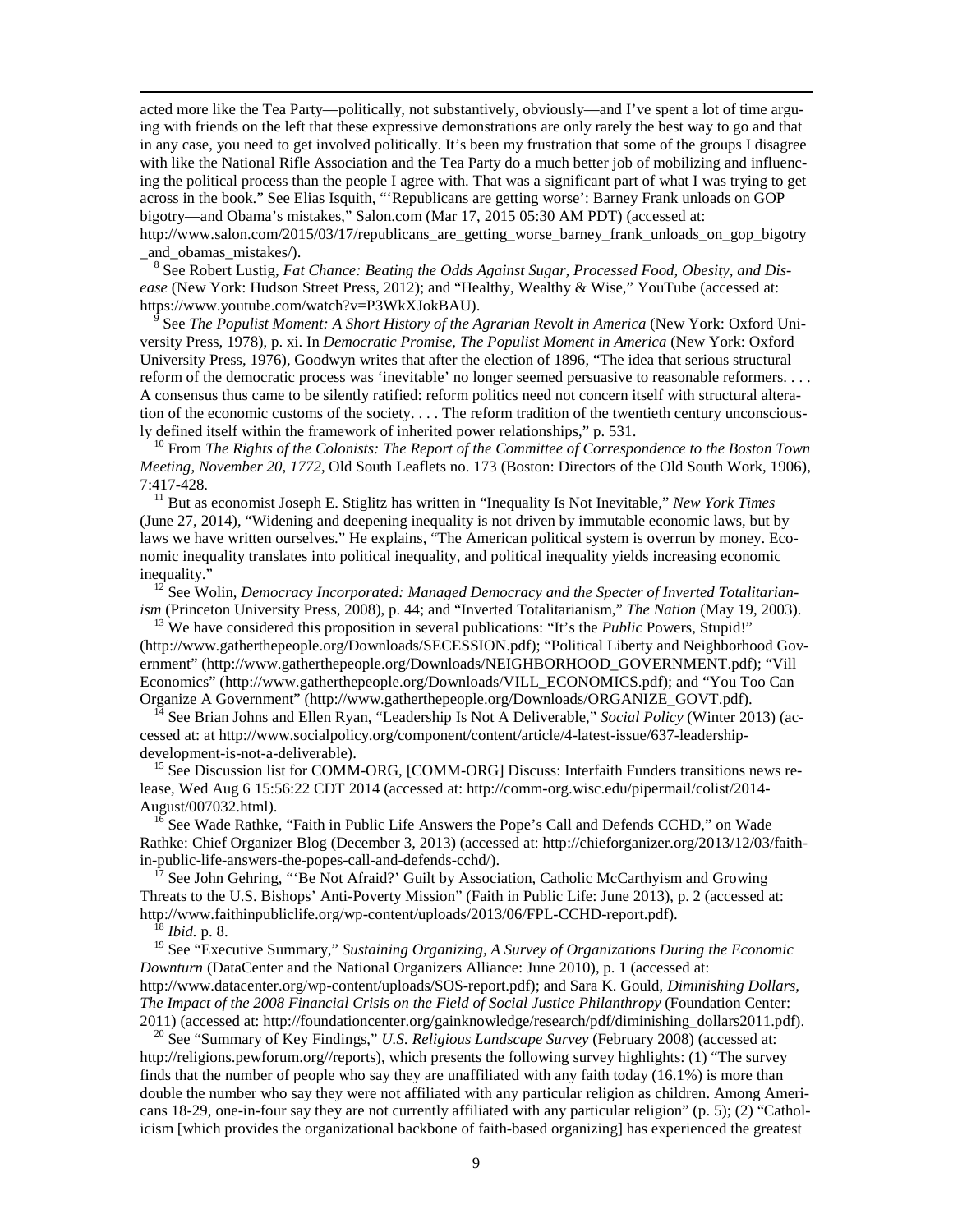net losses as a result of affiliation changes. While nearly one-in-three Americans (31%) were raised in the Catholic faith, today fewer than one-in-four (24%) describe themselves as Catholic. These losses would have been even more pronounced were it not for the offsetting impact of immigration" (p. 6); and (3) "... [T]he biggest gainer is this religious competition—the unaffiliated group. People moving into the unaffiliated category outnumber those moving out of the unaffiliated group by more than a three-to-one margin" (p. 7). And *America's Changing Religious Landscape; Christians Decline Sharply as Share of Population; Unaffiliated and Other Faiths Continue to Grow, Pew Research Center (May 12, 2015) (accessed at:*<br>http://www.pewforum.org/2015/05/12/americas-changing-religious-landscape).

<span id="page-9-1"></span><sup>21</sup> See *Seeding Justice: Revenue-generating membership and fundraising canvasses for community organizing: Lessons from the field*, The Center for Popular Democracy (October 2015) (accessed at: http://populardemocracy.org/news/seeding-justice-revenue-generating-membership-and-fundraisingcanvasses-community-organizing).<br><sup>22</sup> To understand the long-term limitations of grassroots canvassing, it's essential to examine the histori-

<span id="page-9-2"></span>cal record of this fundraising method. The record reveals that, as with foundation funding for organizing, door-to-door canvass fundraising also ebbs and flows in more or less decade-long cycles. There are many ways to understand this phenomenon, but two variables are readily apparent to practitioners in the field: (1) Issue-driven grassroots fundraising enjoys a finite window of opportunity, which reflects successful resolution of issues that contributors perceive to be in their direct self-interest. To the extent that significant issues—such as economic inequality, immigration reform, and universal low-cost accessibility to health care—are not resolved, the window of fundraising opportunity closes. (2) Closely related to this process is the increasing difficulty of recruiting and retaining canvassers, who also become increasingly disillusioned

by the failure to resolve critical issues.<br><sup>23</sup> See "A Doorknocker's Guide to Canvassing," *Community Jobs*, 4(1):18-19 (February 1981) (accessed at: http://www.gatherthepeople.org/Downloads/CANVASSING.pdf).

<sup>24</sup> See Moyers & Company interview of Mike Lofgren, "The Deep State Hiding in Plain Sight" (accessed at: http://billmoyers.com/episode/the-deep-state-hiding-in-plain-sight/); and "Essay: Anatomy of the Deep State" (accessed at: at billmoyers.com/2014/02/21/anatomy-of-the-deep-state/). As Lofgren notes, "It is not too much to say that Wall Street may be the ultimate owner of the Deep State and its strategies."<br><sup>25</sup> See G. William Domhoff, "Wealth, Income, and Power," published on Who Rules America? (accessed

at: http://www2.ucsc.edu/whorulesamerica/power/wealth.html). On historical trends in economic inequality, see Chad Stone, Danilo Trisi, Arloc Sherman, and William Chen, "A Guide to Historical Trends in Income Inequality," published by the Center on Budget and Policy Priorities—revised December 5, 2013 (accessed at: http://www.cbpp.org/cms/?fa=view&id=3629).<br><sup>26</sup> At the same time as the expansion, however, "The median number of member institutions per IBCO

[institution-based community organization] declined from 23 to 21. . . . Since 1999, the number of member congregations has remained the same." See: Richard L. Wood, Brad Fulton, and Kathryn Partridge, "Building Bridges, Building Power: Developments in Institution-Based Community Organizing" (Interfaith Fun-<br>ders, 2013), p. 6 (accessed at: http://www.soc.duke.edu/~brf6/ibcoreport.pdf).

 $27$  See Gilens and Page, "Testing Theories of American Politics: Elites, Interest Groups, and Average Citizens," *Perspectives on Politics*, 12(3):564-81 (September 2014) (accessed at:

https://scholar.princeton.edu/sites/default/files/mgilens/files/gilens\_and\_page\_2014\_-

testing\_theories\_of\_american\_politics.doc.pdf). They note, "Our results provide substantial support for theories of Economic Elite Domination and for theories of Biased Pluralism, but not for theories of Majoritarian Electoral Democracy or Majoritarian Pluralism."<br><sup>28</sup> We have explored the history of New England towns in detail in our monograph, "New England Town

Government" (accessed at: http://www.gatherthepeople.org/Downloads/TOWN\_GOVT.pdf).

<span id="page-9-0"></span><sup>29</sup> See Thomas Jefferson, Letter to Governor John Tyler, May 26, 1810, in (Albert Ellery Bergh, ed.) *The Writings of Thomas Jefferson* (Washington, D.C.: Thomas Jefferson Memorial Association, 1907), p. 393; Letter to John Adams, October 28, 1813, in (Paul Leicester Ford, ed.) *The Works of Thomas Jefferson,* Vol. 11 (New York: G.P. Putnam's Sons, 1905), pp. 343-46; Letter to John Taylor, May 28, 1816, in *The Works of Thomas Jefferson*, Vol. 11, p. 529; Letter to Samuel Kercheval, July 12, 1816, in *The Works of Thomas Jefferson*, Vol. 12, p. 9; Letter to Samuel Kercheval, September 5, 1816, in *The Works of Thomas Jefferson*, Vol. 12, p. 16; Letter to Major John Cartwright, June 5, 1824, in Thomas Jefferson Randolph, ed.) *Memoir, Correspondence, and Miscellanies, from the Papers of Thomas Jefferson* (Boston: Gray and Bowen, 1830), p. 396.<br><sup>30</sup> We are not sanguine about the evidence of Hannah Arendt's behavior while covering the trial of

Adolph Eichmann in Israel, compellingly related by Richard Wolin in "The Banality of Evil: The Demise of a Legend," *Jewish Review of Books* (Fall 2014) (accessed at: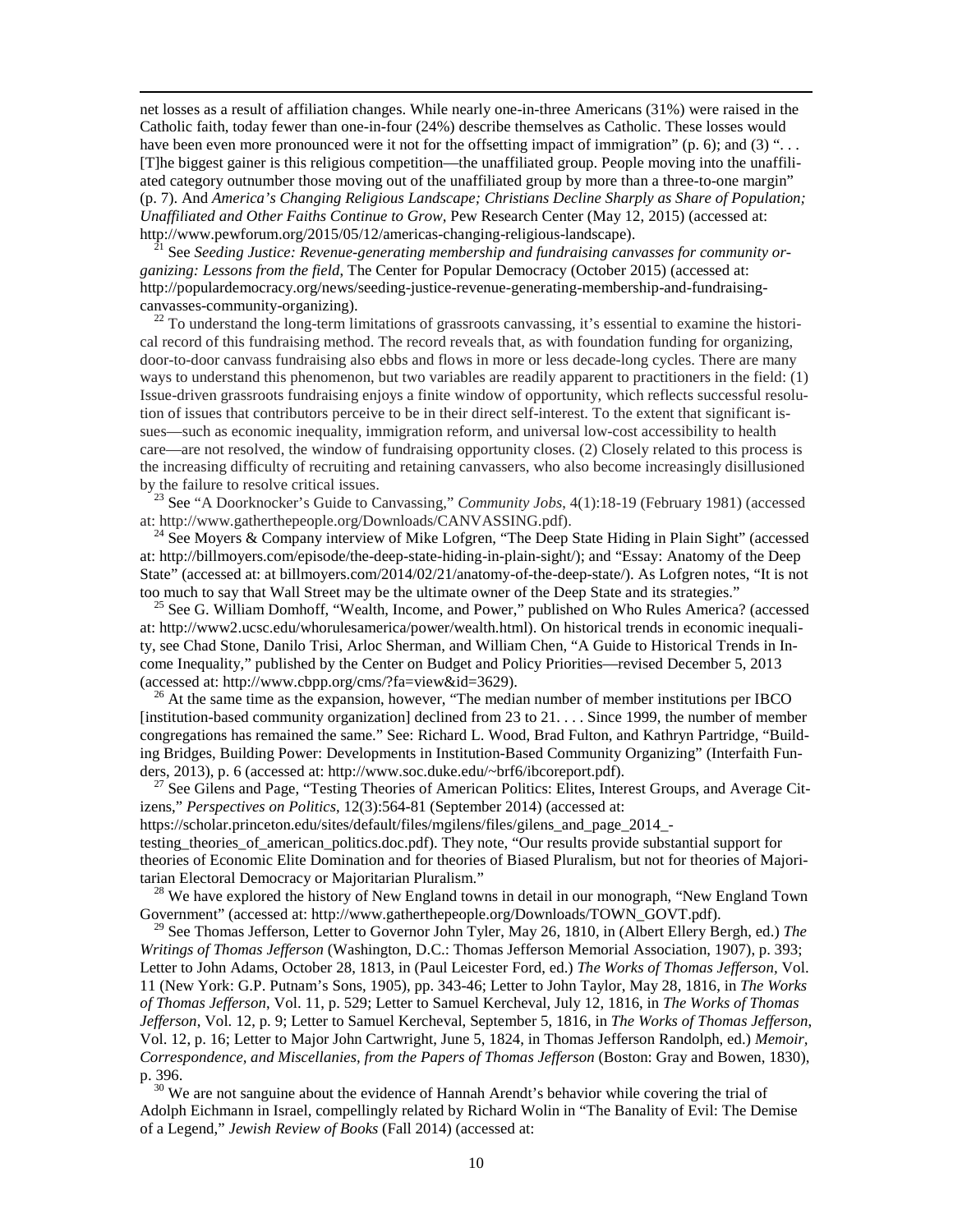http://jewishreviewofbooks.com/articles/1106/the-banality-of-evil-the-demise-of-a-legend/) in his review of *Eichmann Before Jerusalem: The Unexamined Life of a Mass Murderer* by Bettina Stangneth. At worst, Arendt's statements at the time might be characterized as overt anti-Semitism; at best they might be described as Jewish self-hatred or, in more up-to-date language, "internalized oppression." In this vein, Ron Rosenbaum in "The Evil of Banality, Troubling new revelations about Arendt and Heidegger," *The Spectator* (October 30, 2009) (accessed at:

www.slate.com/articles/life/the\_spectator/2009/10/the\_evil\_of\_banality\_single.html) quotes Bernard Wasserman to the effect that Arendt ". . . internalized the values of the anti-Semitic literature she read in her study of anti-Semitism. . . ." We also note that although she fled Nazi Germany in 1933, worked on behalf of other Jewish refugees in France, and returned to Germany in the post-war period to assist a Zionist organization, it may not be unreasonable to conclude that she was blind to, or seriously misunderstood, the virulence of Nazi anti-Semitism, very possibly because of her background and early professional and personal associations. We nonetheless value much of her writing as a political theorist, particularly *On Revolution* and *The Origins of Totalitarianism*.

<sup>31</sup> See Hannah Arendt, "The Revolutionary Tradition and Its Lost Treasure," Chapter 6, in *On Revolution*

 $\frac{32 \text{ Ibid. p. 263: Arendt notes: "For the remarkable thing about the [directly democratic town] councils}$ was of course not only that they crossed all party lines, that members of the various parties sat in them together, but that such party membership played no role whatsoever. They were in fact the only political organs for people who belonged to no party. Hence, they invariably came into conflict with all assemblies, with the old parliaments as well as with the new 'constituent assemblies', for the simple reason that the lat-

<span id="page-10-1"></span><span id="page-10-0"></span>ter, even in their most extreme wings, were still the children of the party system."<br><sup>33</sup> Ralph Waldo Emerson, "Historical Discourse," in (Edward Waldo Emerson, ed.) *The Complete Works of Ralph Waldo Emerson, Miscellani* 

<sup>34</sup> See Henry David Thoreau, "Slavery in Massachusetts" [essay based on a speech given at an antislavery rally in Framingham, Massachusetts, July 4, 1854] (London: Forgotten Books, 2008; and annotated version accessed at: http://thoreau.eserver.org/slavery.html).

<span id="page-10-2"></span> $35$  For the most recent, complete survey and evaluation of New England open (directly democratic) town government, see Joseph F. Zimmerman, *The New England Town Meeting: Democracy in Action* (Westport,

<span id="page-10-3"></span>CT: Praeger Publishers, 1999).<br><sup>36</sup> See Nancy Shulins, "Vermont Towns Vote to Prohibit Nuclear Plants," *Lewiston Evening Journal* (March 2, 1977).

(March 2, 1977). <sup>37</sup> See David Scribner, "Resistance to gas pipeline spreads across Western Mass.," *Berkshire—The Edge* (July 2, 2014) (accessed at: http://theberkshireedge.com/resistance-gas-pipeline-spreads-across-western-

<span id="page-10-4"></span>mass/).<br><sup>38</sup> For an introduction to the "two-tier solution," see Robert L. Bish and Vincent Ostrom, *Understanding Urban Government: Metropolitan Reform Reconsidered* (Washington: American Enterprise Institute for Public Policy Research, 1973) pp. 12-15; and Vincent Ostrom, *The Political Theory of a Compound Republic: Designing the American Experiment* (Lincoln: University of Nebraska Press, 1987).

<sup>39</sup> See Hannah Fenichel Pitkin and Sara Shumer, "On Participation," in (Ricardo Blaug and John Schwarzmantel, eds.), *Democracy*, *A Reader* (New York: Columbia University Press, 2001), p. 455.

<sup>40</sup> *Ibid.* pp. 454-55.<br><sup>41</sup> Richard B. Gunderman, in *Achieving Excellence in Medical Education* (London: Springer, 2006), pp. 147-48, provides a useful definition: "[An] . . . essential feature of excellence in leadership is moral vision. Such vision is moral because it involves the organization's very reason for being, its highest aspirations, and it concerns vision because it involves what the organization hopes to look like in the future. To lead effectively, we must see where we are trying to go. Moral vision encompasses more than just a destination, however. It also includes the means the leader is prepared to adopt to get it there. Moral vision is reflected in the management structure of an organization, the style of personal interaction it fosters, and the incentive and reward systems it adopts. Ultimately, however, the moral vision of a leader is not a means to some other end, but an end in itself, the ultimate mission of the organization. Moral vision may seem a less than vital feature of leadership excellence, until we consider the alternative, a leader who is either amoral or visionless." For faith-based federations that are composed of member-congregations and parishes in the Abrahamitic tradition, the Seven Laws of Noah are a primary basis for a shared moral vision.<br><sup>42</sup> See Moyers & Company, "Encore: How People Power Generates Change," August 16, 2013 broadcast

interview of Marshall Ganz (accessed at: http://billmoyers.com/episode/encore-how-people-powergenerates-change/).